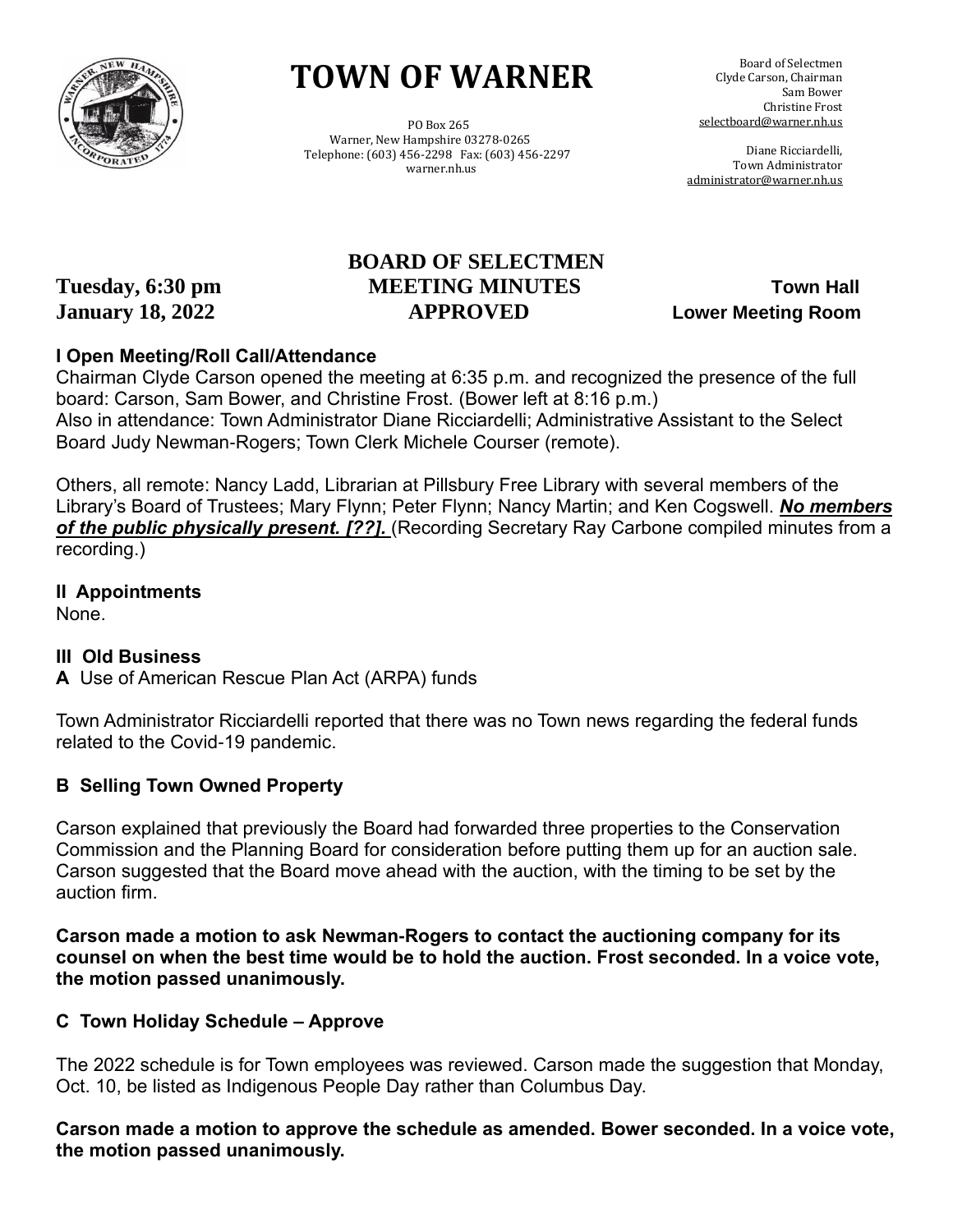## **D Fish and Game Raffle Permit (RSA 287-A)**

Administrator Newman-Rogers said she contacted Dennis Crawford, who is managing the raffle. Crawford said the request is required by RSAs and that it will cover any raffles that are not held on the same day that tickets are sold. Crawford told Newman-Rogers that this process has been used for many years.

#### **Carson made a motion to approve the permit; Frost seconded. In a voice vote, the motion passed unanimously.**

## **E Church Street Drainage**

Carson said that the project is now completed and water won't drain down to the Town Hall but rather towards the old adjacent Odd Fellows building, which is now owned and being refurbished by Burrington Builders. The original estimate for the project was \$10,000 but the final cost was a little less than \$12,000. The Town's original agreement with Burrington was that it would pay \$6,000 and the builder would pay a share of the remaining costs. With the final figure now more than \$10,000, the question is how to resolve the financial disparity, Carson said.

Bower suggested that Burrington may be willing to split the difference between the original estimate and the final cost, i.e., roughly \$1,500. (Bower noted that the Town does have the funds set aside to pay for the project.)

Carson said he would talk with Burrington about Bower's suggestion. Ricciardelli asked that a separate invoice be sent to Burrington to make the paperwork easier to follow.

Frost said she still doesn't understand why the Town is paying any of these costs. Carson noted that the building was sold by the Town to Burrington and that the sales agreement included freezing the structure's assessed value. This work is simply shoring up the structure's foundation and it is important to the village area to have the work complete.

Frost said she understands the sale and the value of having the building renovated but she's concerned about the Town not knowing exactly what is happening with the overall renovation project.

Bower agreed that it would be good to get more information about Burrington's plans, but he encouraged the Board to move forward with the issue currently under consideration.

Following the Board's consensus, Carson said he would speak to Burrington about splitting the difference on the higher cost of the Church Street project.

## **F Capital Budget, Review Warrant Article Wording**

Chairman Carson said that, sometime in the next few weeks, the Department of Revenue Administration (DRA) would provide the approved wording for the warrant articles that will be presented at the next annual Town Meeting. The Select Board members are then required to sign the warrant.

2022.01.18 Select Board Meeting Minutes APPROVED Page 2 At the March 2022 Town Meeting, voters will see the warrant articles including the annual Operating Budget, including the recommendations of both the Select Board and the Budget Committee.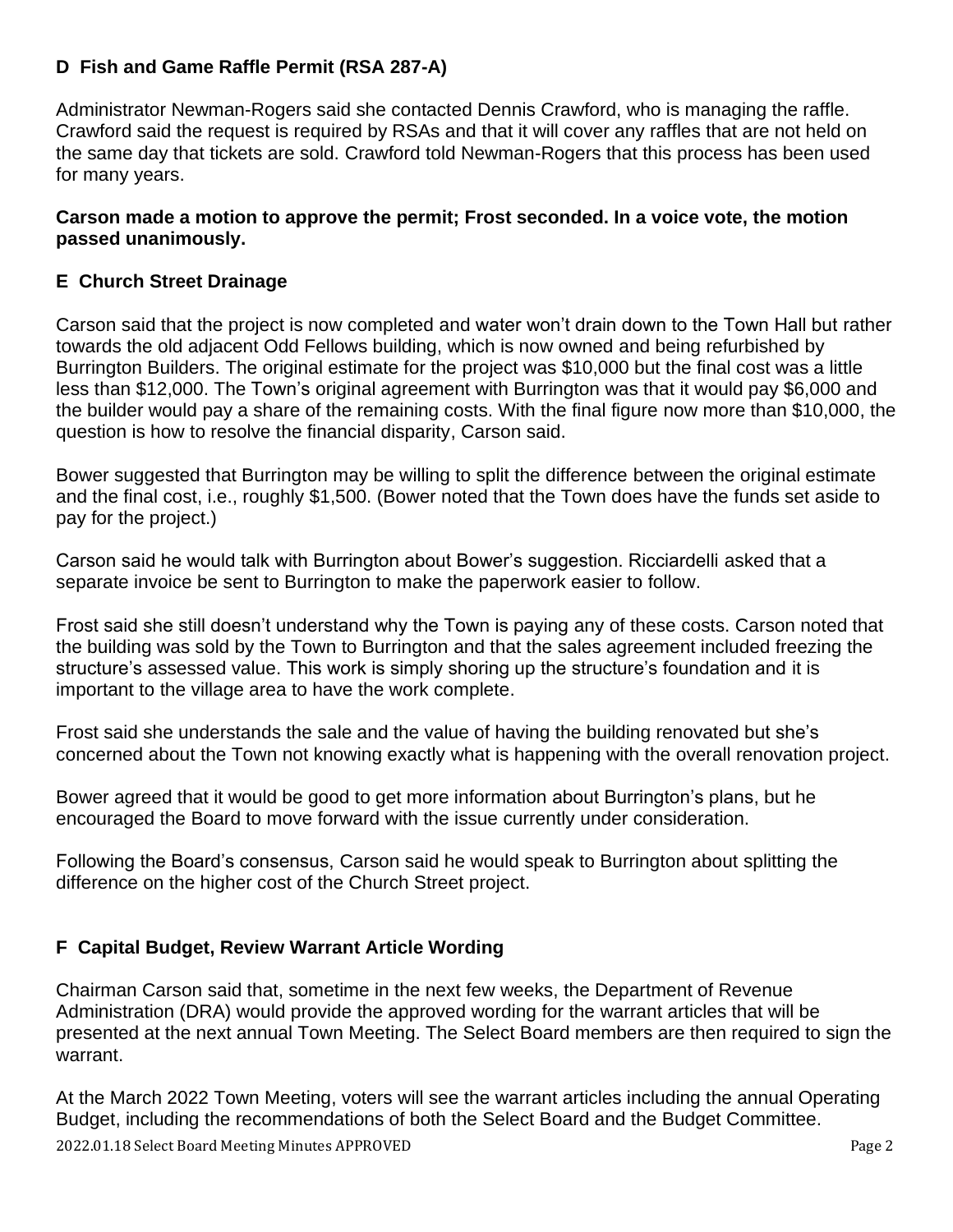Previous to the Operating Budget, the Bond for the loan will be considered; bonds need to receive a two-thirds majority vote in favor to pass.

After the Bond and the Operating Budget are considered, the other warrant articles will be considered. Carson noted that the Board could still consider whether the cost items on the individual warrant articles should be funded by property taxes or by money in the Town's Fund Balance.

Frosts questioned the increase in funding for work on the Parks & Recreation Department's Skateboard Park. Carson said he understood it to include improvements that will allow the facility to last longer, and an enlargement that will accommodate BMX bicycles. Carson said that supporters of the proposal would have to convince Town Meeting voters, so he would prefer to leave the item in the voters' hands.

Bower asked how much money is in the Fund Balance. Carson said the Town was "sitting good" with about \$1 million. In addition, there may be other revenue coming into the Town in 2022. Carson said he would support adding language to the Skateboard Park warrant article that would fund the work from the Fund Balance. (Otherwise, the article would be funded by taxation.)

Frost said that she would be more in favor of using the Fund Balance to pay for the proposed sidewalk project. (The sidewalk would connect the village area to the commercial area by Interstate 89's exit 9.) Frost said that many citizens don't understand that a significant amount of grant money could be lost if that project doesn't move ahead at this time. "Not following through on something that this Town has worked on for four years – and how it's going to make it really difficult to deal with the DOT (NH Department of Transportation) in the future… That's my concern," she said. Town Administrator Ricciardelli agreed.

Carson said that there is enough in the Fund Balance to pay for both the Skateboard Park and the sidewalk project. In addition, those actions would follow Budget Committee's suggestion in recent years to use the Fund Balance to pay for individual projects. Using the money for the two projects would sill keep the remaining Fund Balance well above the recommended level. "This is the best we've been in the last dozen years," Carson concluded.

**Carson made a motion to fund two of the warrant articles – one for the multi-use path (sidewalk) and one for improvements to the Skateboard Park – from the Fund Balance, rather than taxation. Bower seconded. In a voice vote, the motion passed unanimously.**

#### **G Wording for Warrant Article concerning Pillsbury Library**

Moved to later in the meeting.

#### **IV New Business**

Bower asked if there is an upcoming deadline regarding the idea of establishing Electrical Vehicle Charging Stations in Town. Chairman Carson that there are at least three people in Warner looking into the idea: Charlie Albano (Chairman of the Economic Development Advisory Committee), Tim Blagden (Friends of the Concord-Lake Sunapee Rail Trail) and Neil Nevins (MainStreet Inc). Based on his conversations with them, Carson said that getting government funding for the facilities would require the stations to be on a Town-owned property or road.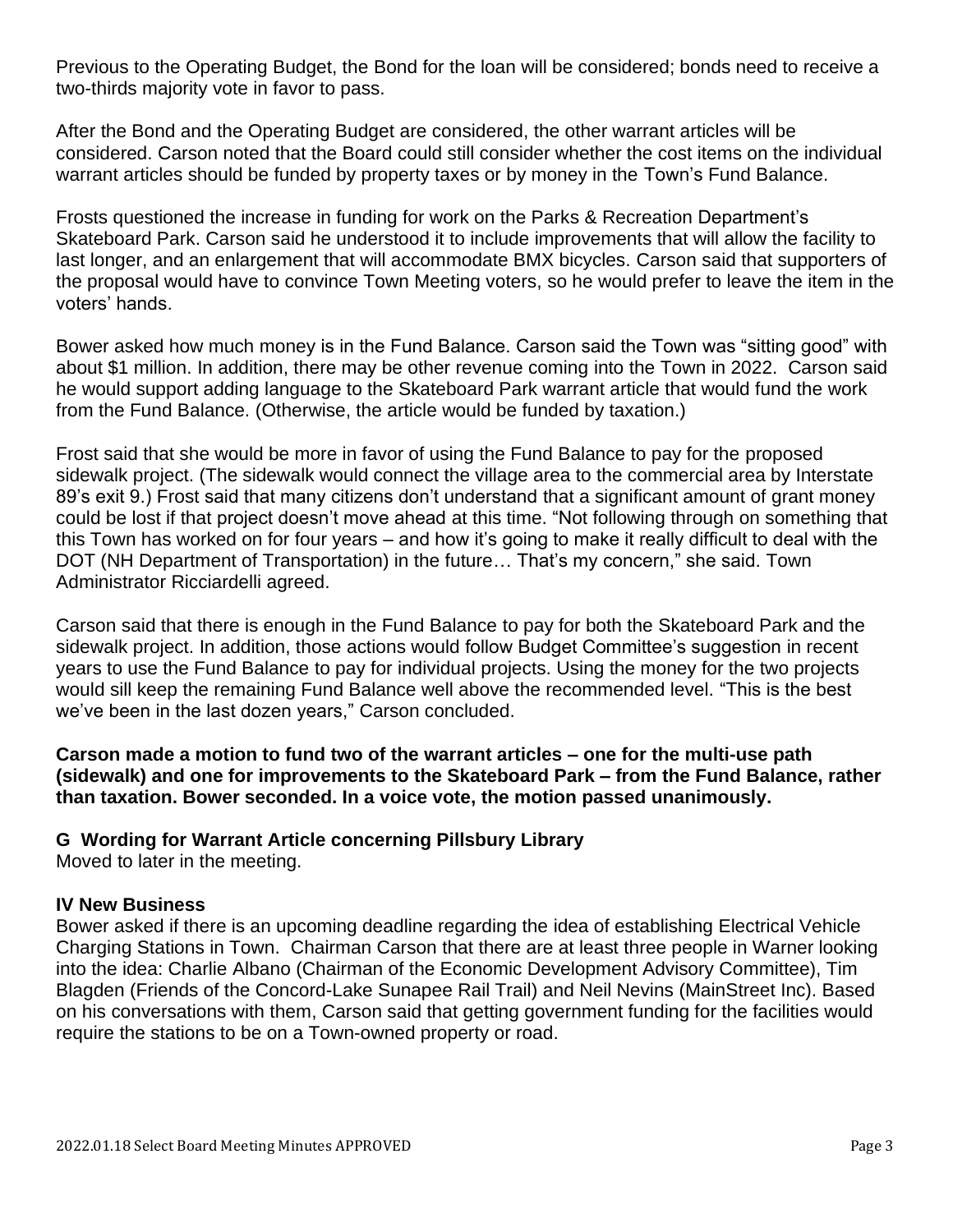Frost said that the funding Carson is referring to would be for 100% of the costs; without that, the Town would have to match about 20% of the bottom line.

"So the question is, where would be the best place to put these things in Town," Carson said. He suggested that the Board discuss the idea at its next meeting.

Bower agreed, and noted that Nancy Ladd, Librarian at the Pillsbury Free Library, has indicated that putting the stations on Depot Street (adjacent to the library building). Carson said that may be a good spot but parking in the village area is always difficult because the space is so limited; Carson said that any public parking space on Main Street could be used for a charging station.

Frost said the ideal space would be in the Park-and-Ride, but that is owned by the DOT, not the Town. Ladd's suggested spaces would still be better than the parking lot around the Police Department, which supporters of the charging stations have previously suggested.

Bower said that specifics could be discussed at the next meeting, but he likes the idea of using the charging station to attract drivers off Interstate 89 to the center of Warner; Carson agreed.

Frost noted that there are hundreds of charging stations in Vermont and in southern Maine, but they're few and far between in New Hampshire.

Carson asked Town Administrator Ricciardelli to put the item on the next meeting agenda and that she notify the three men.

Ricciardelli asked if the Board would also like to notify Dan Watts; Watts, who owns Dimetech, the local Internet company that provides services to the Town, is also looking into the idea of providing charging stations.

Ricciardelli said she's done some research on the idea and discovered that station owners are free to set the rate on their facilities; sometimes the profits are split with nonprofit organizations, like the Kearsarge Area Chamber of Commerce. The biggest question may be whether the stations are Town-owned, owned by a non-profit organization, or privately owned, she said. The manager can then decide where to put the charging stations, how a grant application is written and submitted, and how the money that comes is processed. The whole process is complicated and includes the work of an engineer.

#### **V Select Board Other Business**

**A** Frost asked if there was an update on the status of the pending sale of the old Fire Station building downtown.

Carson reported that a purchase and sale agreement with the current leasee, Olde Window Restorers, is currently being written and that the agreement could be consummated in February. He noted that the current lease agreement, which contains an option to buy, would terminate at the end of March.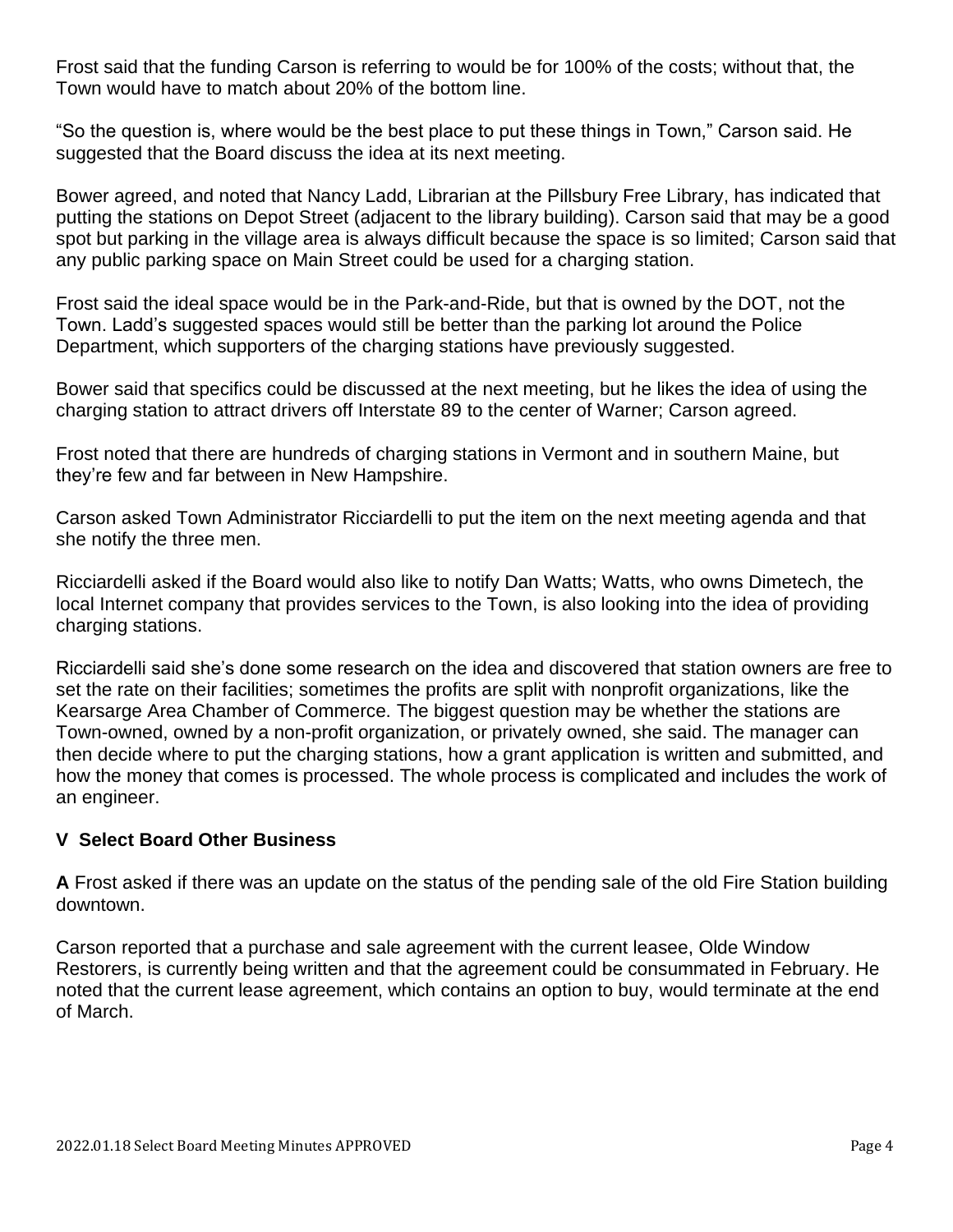## **VI Administrator's Report**

Administrator Ricciardelli submitted revised projected revenue figures for 2022 to the Board, noting some minor changes. Carson said the Board usually keeps these figures conservative; the numbers will be presented at the annual Town Meeting.

Frost asked about the estimated income the Town might see from the State's Rooms & Meals Tax. Ricciardelli said the 2021 estimate was very close to what was received, and Carson said the 2022 estimate should be reasonably accurate.

Frost asked when the Transfer Station was going to again begin charging for demolition materials. Carson said that Foreman Varick Proper has indicated that might happen early this year. Bower said that Proper has said that it might not be worth charging for certain materials, because it saves the facility time and money.

Carson said he would like to meet with Proper again to get an update on the issue. In addition, it would be a good idea for the Board to review the recycling materials that are treated at the Transfer station.

Carson said that, even while being conservative – and not including any money from expected auction sale of the Town-owned properties – the Town is projecting a good increase in expected revenue in 2022.

The Board and Town Administrator Ricciardelli discussed specific revenue lines, including income from the Solar Array.

**Carson made a motion to approve the projections with a minor amendment. Bower seconded. In a voice vote, the motion passed unanimously.**

**III Old Business (Cont.) G Warrant Article Wording, Pillsbury Free Library** – Ralph Parsons, Library Board Trustee/Treasurer, Update Capital Reserve Request

Librarian Nancy Ladd spoke on behalf of the Board of Trustees (instead of Parsons). Ladd said that several other trustees were with her at remote location.

Ladd said the original figure in the Library's Capital Improvement Program (CIP), to pay for needed improvements projects to the Town-owned library building, was now found to be incorrect. That figure was based on the assumption that the Trustees would be getting a \$55,000 Community Grant from the United States Department of Agriculture (USDA). But in fact, the highest amount of grant money available would be slightly less than \$25,000. In addition, the Trustees may not get any of the USDA grant fund because they've missed the December application deadline; so when the application is now submitted, any amount awarded would be based on how much money is left in the fund, and how competitive the grant process is at that time.

Therefore, any USDA grant award would likely only be about \$24,500. That means that the original \$39,000 listed in the warrant article wouldn't cover the current estimated costs. "I don't know where we want to go from here," Ladd said.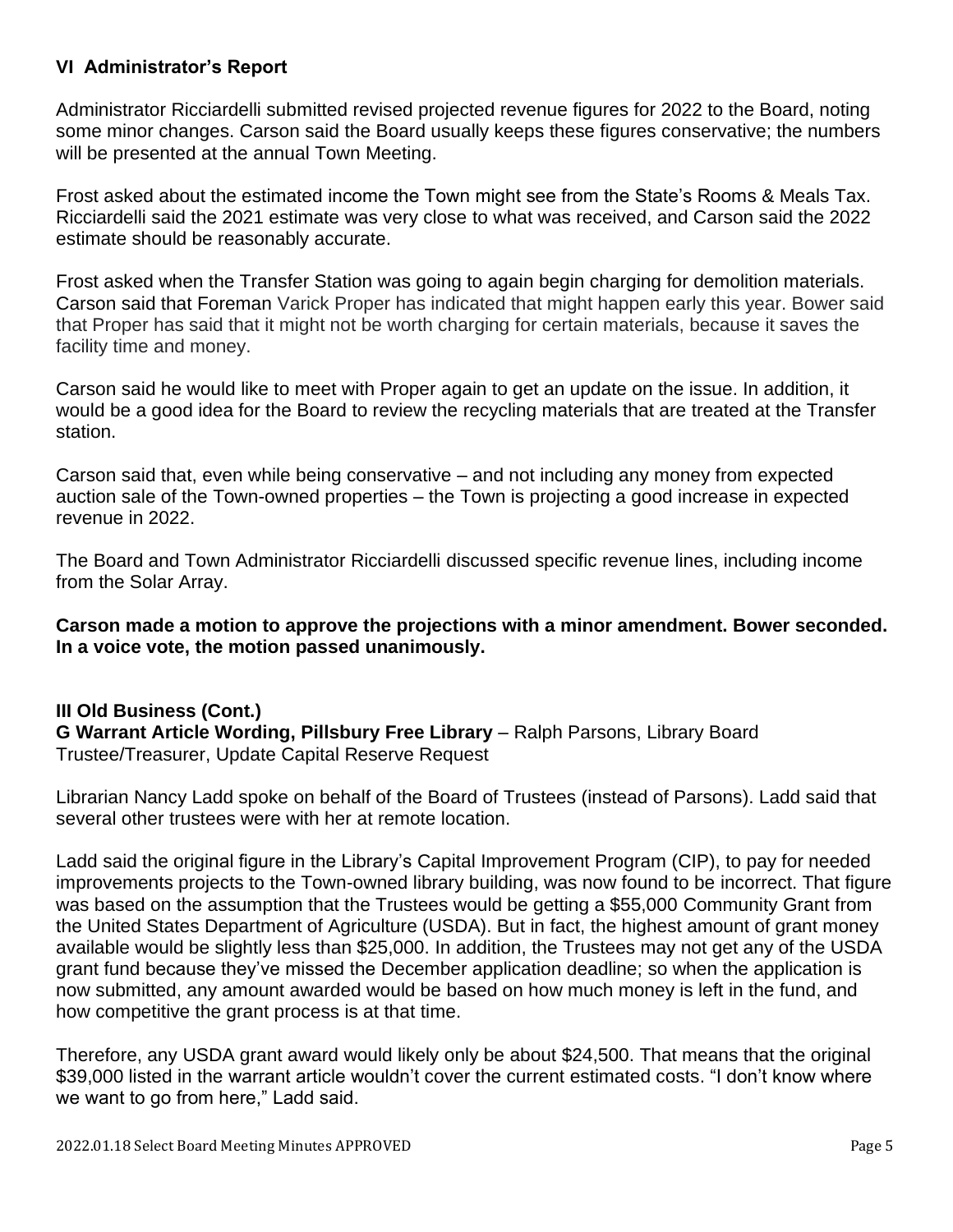Carson asked which renovation project the reduction would immediately impact. Ladd said the funds are for the heating/cooling (HVAC) system. The Board of Trustees has not proposed any expenditure for the needed carpeting and flooring work. Without the expected amount of grant money, the proposal would need to be increased from approximately \$39,000 to close to \$90,000.

Carson said that this was to be the third and final year of funding the project and that it had already been stretched out one year from the Trustees' original request.

Bower asked if ARPA funds could be used for the project; Carson said they would be.

Carson asked if it would be possible to stretch out the project one more year, i.e., a fourth year. Ladd said that the air conditioning work is the most severe need. In addition, the entire HVAC has cost more than \$3,000 in maintenance costs over the last three years. "It's getting obsolete," she explained.

Carson asked Ladd if the Town were to approve a larger dollar figure for the Library, and grant money came through, could the Town-approved funds be switched over to the carpeting/flooring project? Ladd said that it could. Bower said that the Town should start to put aside some funds for the carpeting/flooring project.

The estimated costs of the entire renovation project would be \$160,000; the Board of Trustees currently has \$69,731 available for the work (including \$47,000 approved at the 2021 Town Meeting). The latest estimated cost of the HVAC is \$161,900. That means that the total needed in the warrant article would have to be \$93,000, not \$90,000, the Board noted. Ladd added that the Trustees recently tallied up the results of their second annual fund-raiser (after skipping 2021); the final figure donated was \$8,642, but "it's possible that we could fundraise some more," she suggested.

Bower said the Board could amend the warrant article to \$93,000 or use the amount that would be needed if the USDA grant comes through; that way, if the grant money doesn't come in, the project could be pushed out one more year.

Carson said the Board could use the \$93,000 figure and allow the Town Meeting voters to discuss the issue on the floor; they may pass the full figure or they may choose to lower it. Another option would be to use \$50,000 as the new figure. "At the end of the day, it's up to voters to decide how much money they want to spend," Carson added.

Bower asked Ladd and the Trustees if they would prefer to amend the warrant article to the total of \$93,000, or to \$50,000 (with the goal of adding another \$50,000 in 2023). Ladd said that it may be better to amend the article to \$69,000; if the grant money comes through the project could be completely funded and, if the grant money doesn't come through the remaining costs could still be brought back for consideration at the 2023 Town Meeting.

Based on that information, **Bower made a motion to amend the figure in the Library's Building Repair Maintenance CRF request from \$39,000 to \$69,000. Frost seconded. The motion passed unanimously in a voice vote.**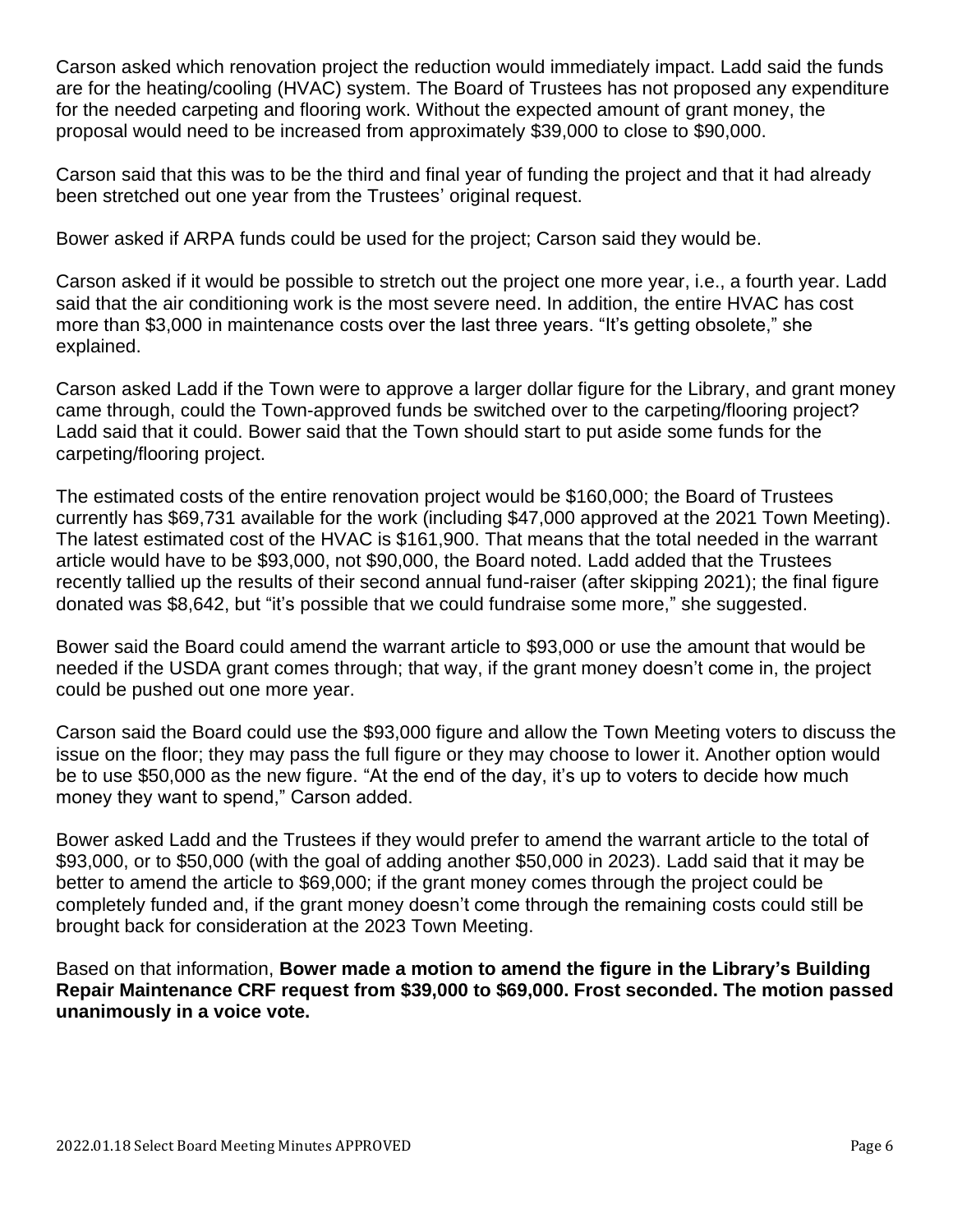#### **VI Other Business**

At 8:15 p.m., Bower left the meeting.

**A** The Board held a brief discussion with Administrator Ricciardelli about the wording of some of the warrant articles. Ricciardelli said she's already sent all the articles (except the zoning articles) to the Department Revenue Administration (DRA) to be sure the wording is correct.

Carson said the Board should hold a work session to review all the articles. He said the most important one, regarding wording, is the Highway Construction Capital Reserve Fund item of \$300,000; it needs to say that if the Highway Construction Bond article passes, the Town Meeting will pass over the article.

**B** Frost asked if the Board would review the Operating Budget. Ricciardelli said she's made most of the changes that the Board's recently requested, including an increase in the Emergency Department grant line. (Carson noted that that individual cost item is reimbursed.)

#### **Frost made a motion to increase the Emergency Management Department's grant line in the Operating Budget from \$17,705 to \$18,635. Carson seconded. In a voice vote, the motion passed unanimously.**

**C** Carson suggested that the Board consider increasing the Contingency Fund's legal and welfare budget lines.

**D** Frost said that there is no agenda posted for the Board's meeting on Friday regarding the Warner Community Center (Warner Community Center, aka the Old Graded School). Carson said that Economic Development Advisory Committee (EDAC) Chairman Albano knows what needs to be discussed.

Frost said that Albano believes it's the Board's meeting so the Board should set the agenda. She added that the participants want to be able to connect to the meeting remotely, rather than being in the Town Hall.

Carson said that the meeting is to simply get a general overview of how the WCC could be used in the future. It should particularly address how the building could accommodate a childcare facility while still meeting the needs of other organizations currently using the space.

Carson said that Albano is apparently considering applying for a grant to fund improvements to the WCC and that the Board's meeting will provide him with data needed for a grant proposal.

**E** Frost discussed the Budget Committee meeting that she attended. She briefly reviewed some of the Committee's remarks, noting that the issue of the Parks & Recreation Department's tractor issue was still unresolved. Carson said the Department doesn't need a tractor; it simply needs a bucket for the tractor.

**F** Carson suggested that the Board hold a Non-public session on Friday to address a specific issue. Frost agreed to hold the meeting at 4 p.m., with the WCC discussion scheduled for 5 p.m.